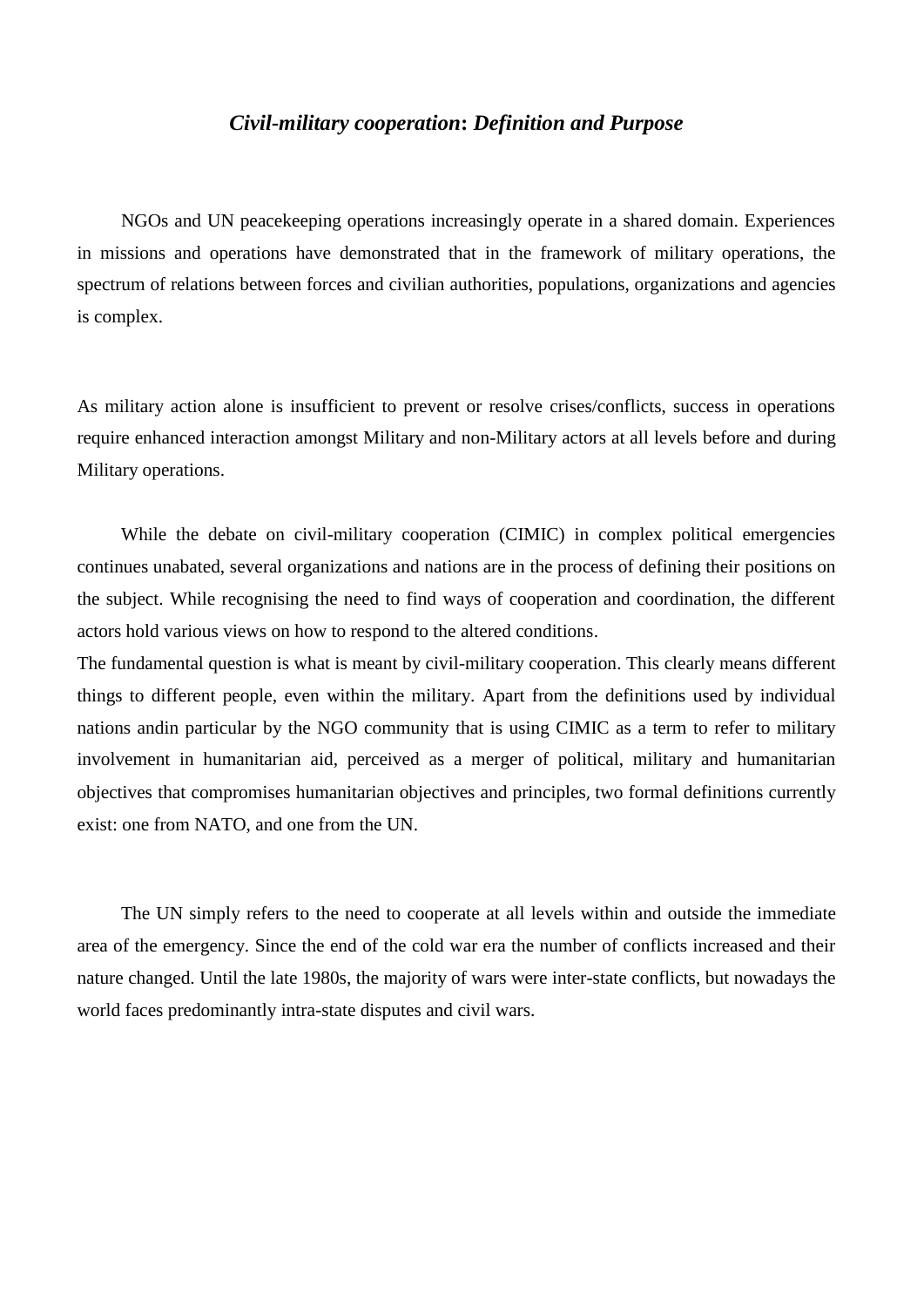

From 1991 the face of UN peacekeeping missions changed substantially. Until then UN Peacekeepers were used for dealing with interstate conflicts, serving as neutral observers to monitor cease-fire and to create buffer zones. The use of force was prohibited. Starting in the early 1990s peacekeeping forces were increasingly applied to intra-state conflicts and civil wars. The tasks, which were carried out by the peacekeepers, became more comprehensive and complex. The UN started to mandate missions under Chapter VII of the UN-Charter, which allowed the deployed forces to take coercive action.

NATO focuses on a partnership between civil and military organizations in support of the military mission. As a political military Alliance, NATO is committed to a broad approach to security as set out in the 1999 Strategic Concept and 2006 CPG and in this context crisis management is a core task. Prior to 1999 NATO viewed the role of CIMIC as a logistic function – Host Nation Support, this changed after the experiences learned in the Balkans. A new way of thinking:

- Civilian Organizations are always present;
- Media has a wider impact in real time;
- Working in the civil environment cannot be avoided.

NATO Strategic Concept (Lisbon summit 2010) underlines that lessons learned from NATO operations show that effective crisis management calls for a Comprehensive Approach (CA) involving political, civilian and military instruments. Within NATO"s Comprehensive Approach, civil-military cooperation (CIMIC) is marked as one of the military facilitators. This enables the military to help reach the desired end state by coordinating, synchronizing and de-conflicting military activities with civil actors, thus linking military operations with political objectives.

In order to maximize success for all parties, it is crucial that all sides fully understand how each partner plans and operates. On one hand, military personnel at the tactical level will carry out CIMIC tasks, as generically described in NATO CIMIC doctrine AJP-3.4.9 and specified in tactical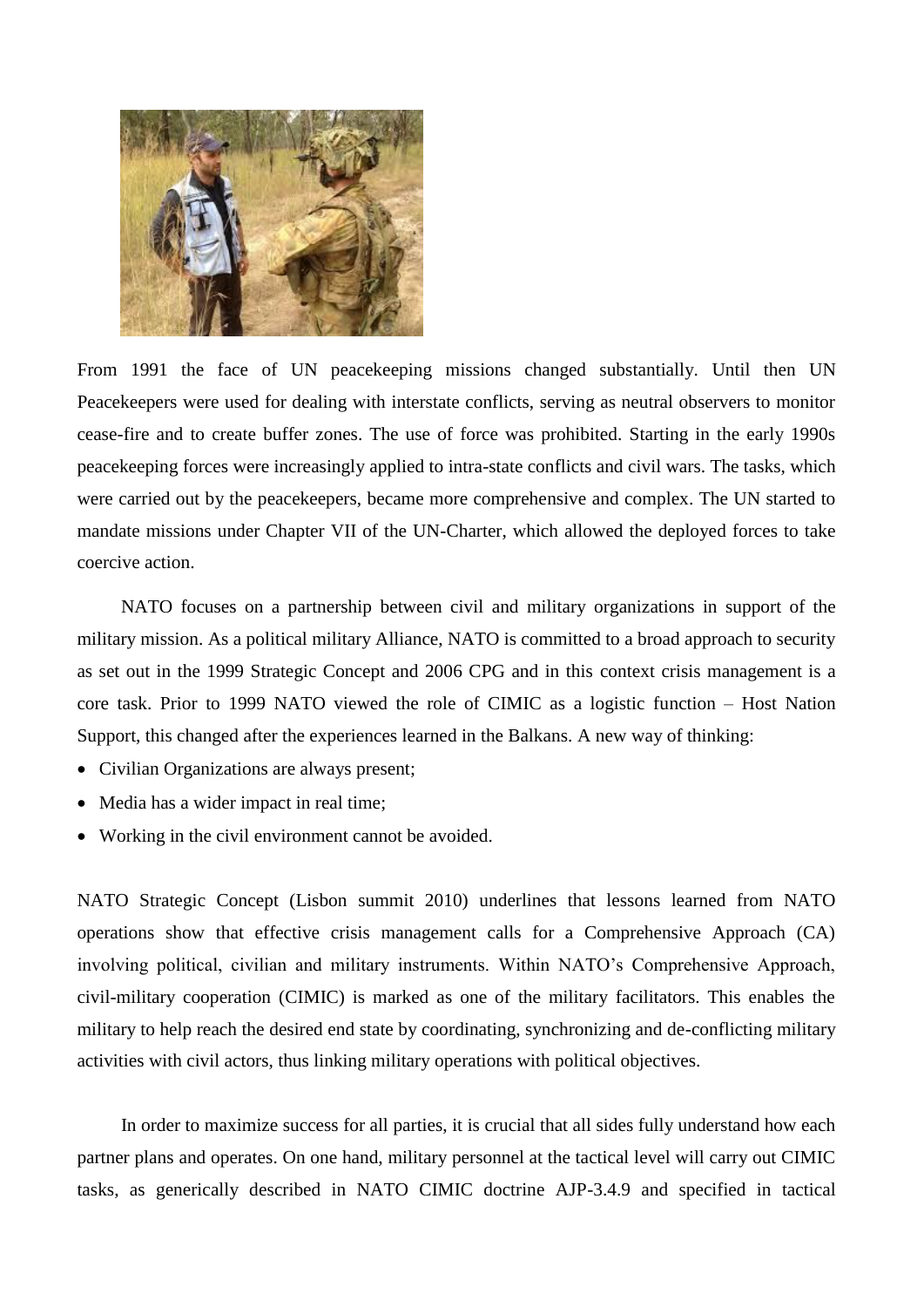publications, directly contributing to the military effort as "boots on the ground". On the other hand, CIMIC tasks will be carried out by personnel not directly linked to CIMIC staff functions.

## NATO/EAPC UNCLASSIFIED



AJP-9 NATO CIVIL-MILITARY CO-OPERATION (CIMIC) **DOCTRINE** 

## NATO/EAPC UNCLASSIFIED

The AJP-9 doctrine defines several principles for the civil-military relationship.

"The co-ordination and co-operation, in support of the mission, between the NATO Commander and civil actors, including national population and local authorities, as well as international, national and non-governmental organizations and agencies."

The immediate purpose is to establish and maintain the full co-operation of the NATO commander and the civilian authorities, organizations, agencies and population within a commander's area of operations in order to allow him to fulfil his mission:

Aim: to enhance NATO's ability to interact with other actors in order to improve Alliance contribution to crisis prevention and management;

**Scope**: to promote improved interactions and working relationships without defining the role of any actor. Interaction implies neither military control of civil organizations nor the reverse;

## **Objectives**:

- to achieve greater coherence of efforts by different actors;
- to develop mechanisms to optimize interactions;
- to improve practical cooperation;

in order to collaborate more effectively in planning and conducting operations.

The dialogue between civilian and military actors about their understanding of key terms such as "security", "crisis prevention", "weak statehood" and "peacebuilding" should be intensified, Civil